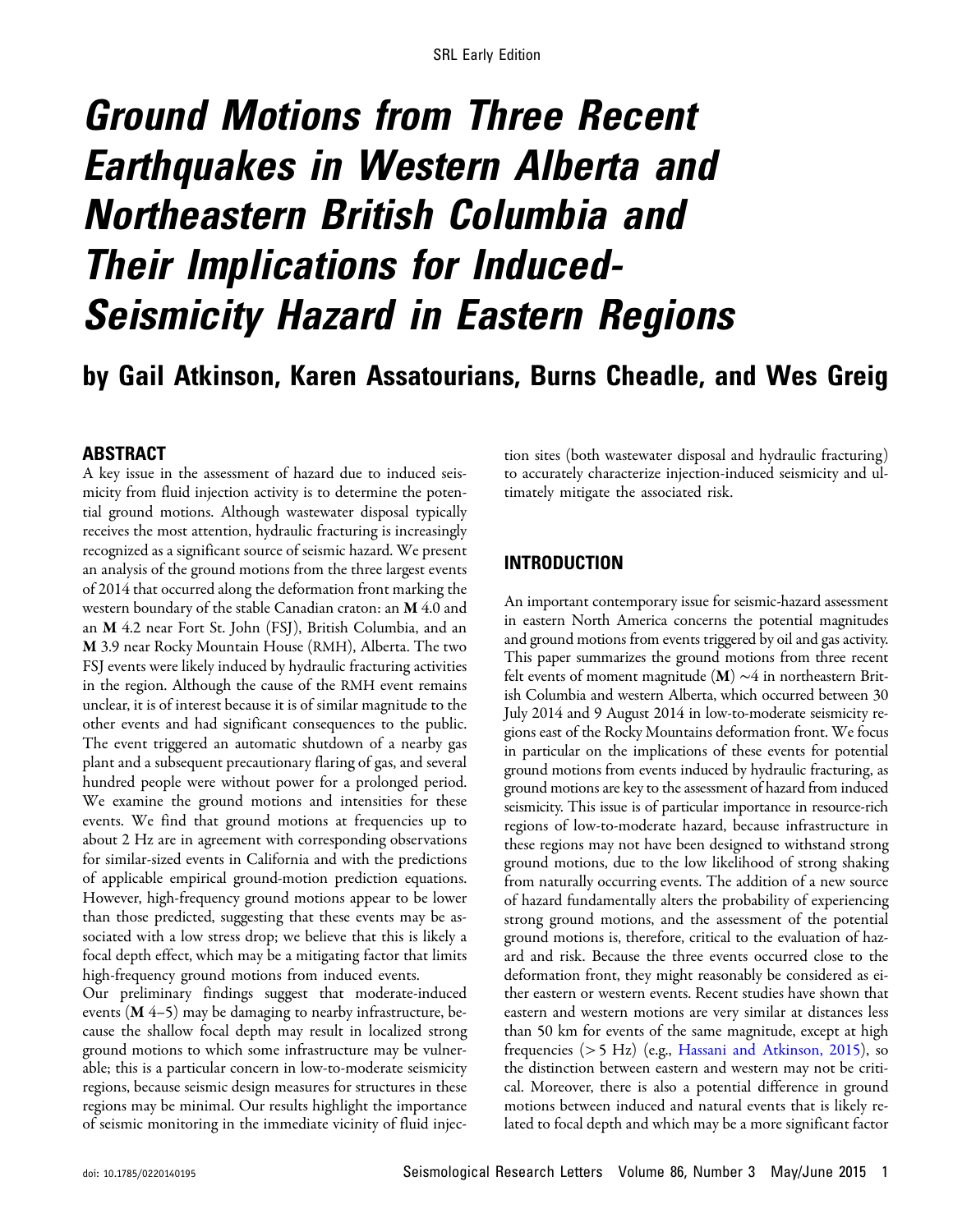(e.g., [Atkinson, 2015;](#page-9-1) [Hough, 2014\)](#page-9-2). Thus at this stage of our understanding, the motions from these events are of great interest, regardless of whether they are considered to be more nearly eastern or western in terms of their tectonic setting.

Most attention on induced-seismicity hazard to date has focused on events triggered by deep disposal of fluids, as this appears to be the most common induced-seismicity trigger, and has recently been associated with events as large as **M** 5.7 ([Ells](#page-9-3)[worth, 2013](#page-9-3); [Keranen](#page-9-4) et al., 2013; Sumy et al.[, 2014\)](#page-9-5). However, there is increasing awareness of the potential of hydraulic fracturing to induce significant seismicity. Moreover, the largest reported events of this type continue to grow in magnitude. As of 2012, empirical evidence suggested that hydraulic fracture treatments had limited potential to induce significant events, as the largest known event was an M 2.8 event near Blackpool, England ([U.S. National Research Council, 2012](#page-9-6)). Subsequently, several larger events have been triggered by hydraulic fracturing. In 2011, a series of dozens of events was triggered by hydraulic fracture treatments that reactivated previously unknown faults near Horn River, northeastern British Columbia; the largest event of the sequence was M 3.6–3.8 ([B.C. Oil and Gas Commission, 2012](#page-9-7)). The size of the triggered events at Horn River was thought to be very unusual until December 2013, when a new sequence of dozens of hydraulic-fracture-induced events of  $M \sim 3$  was initiated in the Crooked Lake region of western Alberta (a few hundred kilo-meters west of Edmonton, Alberta) [\(Novakovic](#page-9-8) et al., 2014; [Atkinson](#page-9-9) et al., 2015; for catalog information see [www](http://www.inducedseismicity.ca) [.inducedseismicity.ca](http://www.inducedseismicity.ca); last accessed March 2015). Until very recently, the largest event of that sequence was of magnitude **M** 3.5; then, on 23 January 2015, an event of  $M > 4$  $(M_L 4.4)$  occurred (which we are currently analyzing).

In August 2014, a series of events was initiated by hydraulic fracturing in the Montney formation near Fort St. John (FSJ, eastern British Columbia), the largest of which was an  $M$  4.2 event on 4 August 2014 (Fig. [1\)](#page-1-0). This event was preceded by an M 4.0 event in the same location on 30 July 2014. The two FSJ events were recorded by a sparse seismographic network, at distances from 15 km to several hundred kilometers. By coincidence, an event of similar size  $(M 3.9)$  occurred a few hundred kilometers away, near Rocky Mountain House (RMH) in western Alberta, on 9 August 2014. The RMH event is not believed to be related to hydraulic fracturing. Its origin is unclear as of yet; it may be related to fluid injection or gas withdrawal, or it may be natural. Regardless of its cause, the RMH event is important because it was recorded by a denser network over a wide range of distances and is similar in magnitude to the hydraulicfracture-induced events. The additional ground-motion information provided by the M 3.9 RMH event, when combined with the data from the FSJ events, enables a robust analysis of the ground-motion implications of these moderate events.

In this paper, we use the recordings from these three recent M ∼ 4 events to examine the ground motions and their attenuation with distance. The M 4.2 event is of particular interest, as it is the largest hydraulic fracturing related event to have been triggered in the world to date, to our knowledge. (As of 23

<span id="page-1-0"></span>

▲ Figure 1. Events of M > 3 (1985–2014) and network stations (2014).

January 2015, this magnitude may have been exceeded by an  $M_L$  4.4 event near Crooked Lake; the moment magnitude of the Crooked Lake event is currently under investigation.)

## THE STUDY EVENTS AND GROUND MOTIONS

Figure [1](#page-1-0) shows the location of the three study events and seismographic stations in relation to the regional seismicity. Table [1](#page-2-0) summarizes the event locations and alternative magnitude estimates. The alternative magnitudes include the catalog local magnitudes  $(M<sub>L</sub>)$  according to the Geological Survey of Canada (GSC), and the moment magnitudes as estimated using three different methods. The moment magnitude estimation methods include the simulation-based algorithm of [Atkinson](#page-9-10)  $et$  al. [\(2014\)](#page-9-10), the empirically calibrated regional estimation method of [Atkinson and Babaie Mahani \(2013\),](#page-9-11) and the regional moment tensor (RMT) solution. We have two alternative RMT solutions for two of the events; one was provided by the GSC (Honn Kao, personal comm., 2014), and we computed the other using software provided by R. Herrmann (St. Louis University). The alternative moment magnitude estimates agree well with each other, yielding our preferred magnitude estimates of M 4.0, 4.2, and 3.9 for the 30 July, 4 August, and 9 August events, respectively.

The accuracy of event locations is of particular importance when trying to determine potential causes for an event. Using the approach of [Peters and Crosson \(1972\),](#page-9-12) it is possible to estimate the expected location error for an event from the station geometry. Based on available stations, we believe the location accuracy is on the order of 5 km for the FSJ events and is approximately 2 km for the RMH event.

The events of  $M$  4.0 and 4.2 near FSJ are very likely to have been induced by hydraulic fracturing, based on focal depth, proximity to wells, and information made available in personal communications to the authors. These events occurred at shal-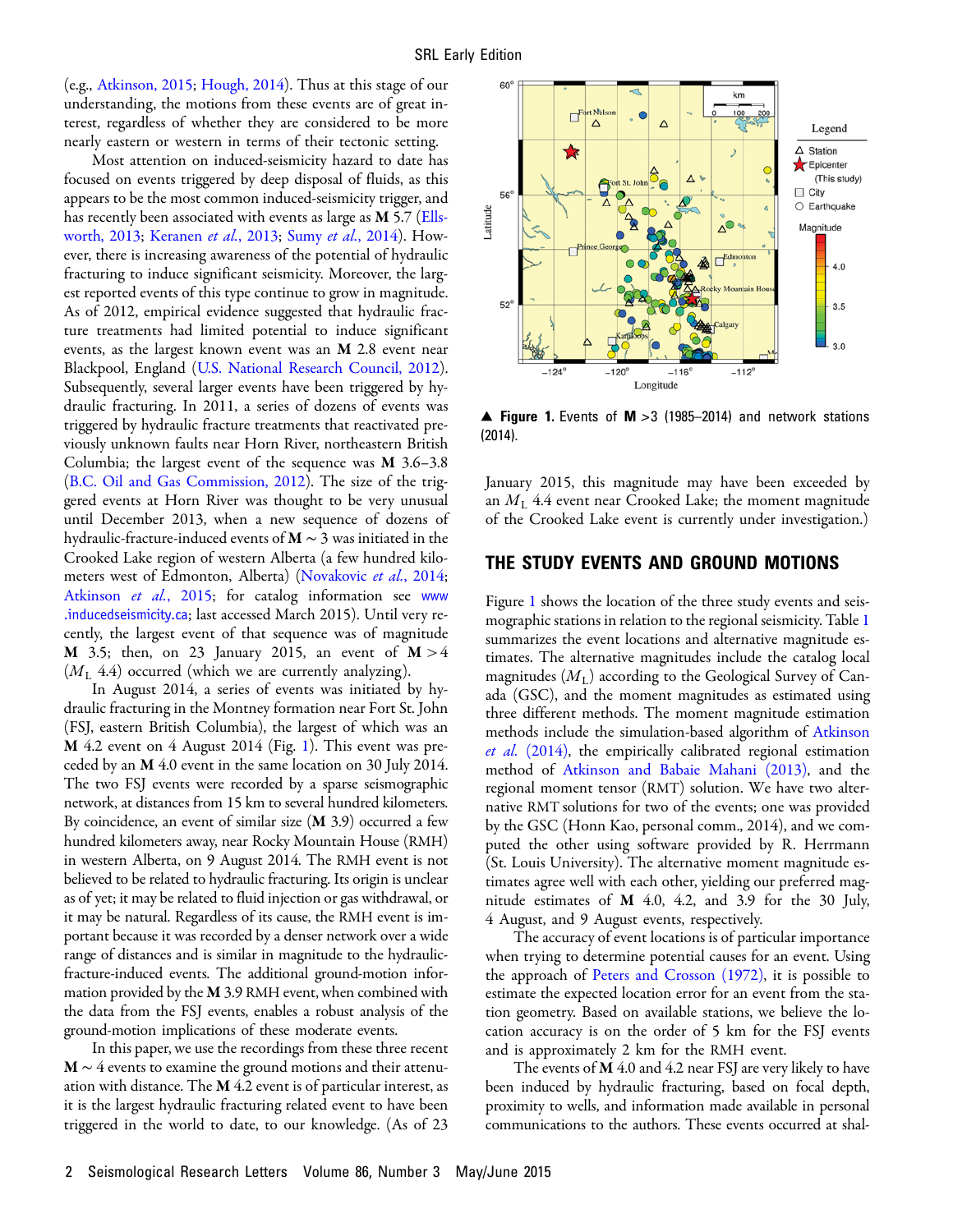SRL Early Edition

<span id="page-2-0"></span>

| Table 1<br><b>Summary of Event Parameters</b>                                                                                |            |                |                 |               |                 |                     |            |
|------------------------------------------------------------------------------------------------------------------------------|------------|----------------|-----------------|---------------|-----------------|---------------------|------------|
|                                                                                                                              | Time (UTC) |                |                 |               |                 |                     |            |
| Date (yyyy/mm/dd)                                                                                                            | (hh:mm)    | Latitude $(°)$ | Longitude $(°)$ | M $(AGY14)^*$ | <b>M (AB13)</b> | M (RMT)             | $ML$ (GSC) |
| 2014/07/30                                                                                                                   | 21:23      | 57.530         | $-122.870$      | 4.0           | 3.9             | 3.8                 | 3.8        |
| 2014/08/04 2014/08/09                                                                                                        | 17:17      | 57.560         | $-122.940$      | 4.2           | 4.2             | 4.2 (NMX)-4.4 (GSC) | 4.0        |
| 2014/08/04 2014/08/09                                                                                                        | 15:28      | 52.208         | $-115.218$      | 3.9           | 3.9             | 3.8 (GSC)-3.9 (NMX) | 4.3        |
| Netter The three Microsoft correspondence of company of the continue of Athlesia and 10044 ACV44) Athlesia and Debate Mahami |            |                |                 |               |                 |                     |            |

Notes: The three M estimates were obtained using the algorithms of [Atkinson et al. \(2014](#page-9-10), AGY14), [Atkinson and Babaie Mahani](#page-9-11) [\(2013](#page-9-11), AB13), and a regional moment tensor (RMT) solution; RMT solutions are from the Geological Survey of Canada (GSC) (H. Kao, personal comm., 2014) and Nanometrics (NMX) (computed by the last author). The local magnitude from the GSC ( $M<sub>1</sub>$ ) is also given.

\*Our preferred value of magnitude is given in bold.

low depth (∼2–5 km, according to poorly constrained RMT solutions) and were felt to distances of more than 200 km, with maximum reported intensities of IV–V for the larger event. There is one water disposal well in the area, but it is located a significant distance (∼12 km) from the epicenters of the 30 July and 4 August events and has not been previously associated with induced events, despite having been in operation since 2009. The cumulative volume injected to date is  $136,874 \text{ m}^3$  (according to information publicly available through information filed with the Alberta Energy Regulator). Monthly water injection volumes at this well were reduced significantly beginning in January 2013, and this, in combination with the distance, greatly reduces the likelihood of injection operations as the trigger for the events in question. Assuming the events were induced, the trigger was most likely related to well stimulation operations that appear to have been in progress at the time of the events. It is possible, however, that a combination of factors was involved (e.g., the slight increase in pore pressure due to the disposal well at distance made the faults near the hydraulic fracture operations more prone to slip).

Multistage hydraulic fracture treatments of horizontal completions have been used to develop natural gas resources in the Triassic Montney Formation in the immediate region of the FSJ events since 2010. The horizontal completions are typically 1500 m long and are stimulated by hydraulic fracture in eight or nine stages. A single stage treatment typically requires 8–12 hr, with average-injected water volumes of ~820 m<sup>3</sup> per stage for nitrified slickwater systems ([Johnson and Johnson,](#page-9-13) [2012](#page-9-13)). Following the hydraulic fracture treatment, the well moves into production phase (and no further hydraulic fracture stimulation is conducted). Three wells are producing gas from the Montney Formation in the immediate vicinity of the epicenters, and six wells completed drilling prior to the 30 July M 4.0 event; a seventh well was being drilled at the time of both events. The perforation and treatment records for the 2014 wells were not available at the time of writing, but there is a high probability that the wells received hydraulic fracture treatments similar to other Montney gas wells in the field, during a time period consistent with the occurrence of the events. The 9 August M 3.9 event near RMH, the strongest event to occur in Alberta in more than a decade, is ambiguous in origin.

Its focal depth is poorly constrained, with RMT solutions suggesting depths near 4 km but possibly as deep as 8 km. This area experienced induced seismicity in the 1980s that has been associated with volume changes at depth due to gas extraction ([Baranova](#page-9-14) *et al.*, 1999), but this activity has been in decline since the 1990s. Unlike the FSJ area, there are no records of recent oil and gas drilling and stimulation operations in the RMH area. However, two active water disposal wells are located 1700 and 3600 m from the event epicenter (according to information on file with the Alberta Energy Regulator). The closer of the two (KEYSPAN STRACHAN 6-33-37-9W5) was installed in 1971 and has injected a cumulative volume of over  $3 \text{ M m}^3$  (19 million barrels) of formation brine into the Devonian Leduc Formation at 4275–4295 m depth; recent injection rates average  $120 \text{ m}^3$  per day. Operations in the other disposal well (HUSKY STRACHAN 10-30-37-9W5) began in mid-2013, with a cumulative injection of 110, 000  $\mathrm{m}^3$  (690,000 barrels) into the Devonian Wabamun Formation at 3795–3900 m depths. Injection rates are approximately twice those of the 6-33 well, but the cumulative volume to date is lower.

The **M** 3.9 RMH event was felt strongly by nearby residents, with a maximum reported intensity of IV–V. It caused a power outage that lasted for several hours, because the ground motions were sufficient to trip a substation in the epicentral area [\(Global News, 2014](#page-9-15)). A nearby gas plant automatically shut down and flared gas as a precautionary measure, and minor secondary effects were experienced at power plants throughout the region.

We examine the ground motions from these three similarsized events using high-quality three-component broadband seismographic data from the TransAlta/Nanometrics regional network (TA network), the northeastern British Columbia network of the Pacific Geoscience Center (NBC), the Alberta Geological Survey (AGS), and the Canadian National Seismographic Network (CNSN). (There are no available strong-motion stations in the region.) We processed the time series as described in [Assatourians and Atkinson \(2010\)](#page-8-0). Briefly, the velocity time series are corrected for glitches and trends, then filtered and corrected for instrument response in the frequency domain. Differentiation to generate acceleration time series is done in the frequency domain before conversion back to the time domain.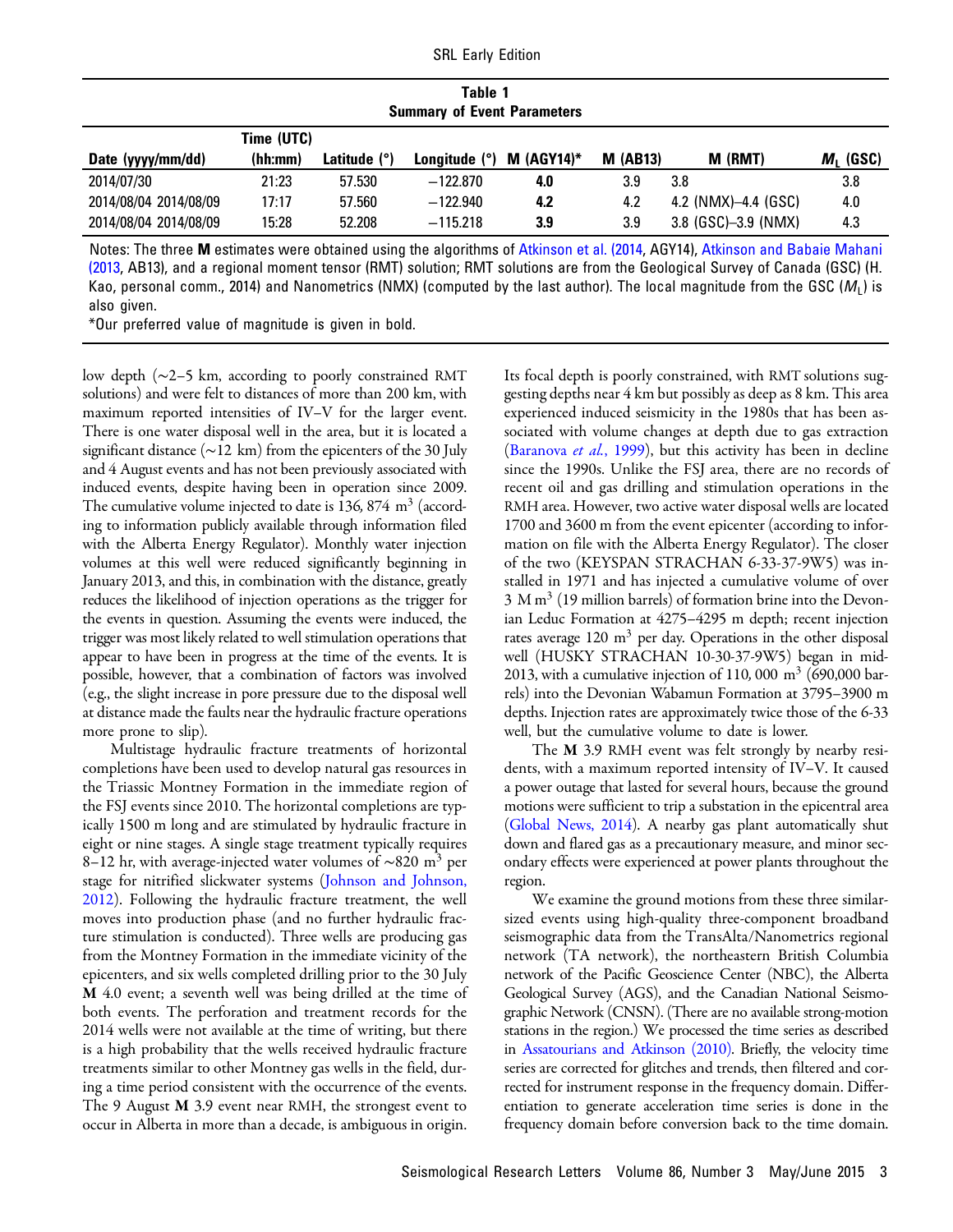Peak ground velocity (PGV) and peak ground acceleration values are found from peak amplitudes of instrument-corrected time series, and pseudospectral accelerations (PSAs, 5% damped) are calculated from the corrected acceleration time series following the [Nigam and Jennings \(1969\)](#page-9-16) formulation for the computation of response spectra. The results of the processing procedures were validated against other standard processing software, as described in [Assatourians and Atkinson \(2010\).](#page-8-0)

Figure [2](#page-3-0) provides an overview of the vertical-component 1 Hz PSA values from the three events in comparison with the simulation-based ground-motion model of [Atkinson](#page-9-10) et al. [\(2014\)](#page-9-10) (also for the vertical component), from which the moment magnitudes were determined (Table [1\)](#page-2-0). To place the observations in a broader ground-motion context, recorded PSA 1 Hz amplitudes from the Next Generation Attenuation (NGA)-West 2 database in California, for events of similar magnitude, are also shown, along with a recent ground-motion prediction equation (GMPE) developed for such events from this database ([Atkinson, 2015,](#page-9-1) hereafter referred as A15). Note that the distance metric for all observations, and for the plotted GMPEs, is hypocentral distance. It is apparent that the recorded motions are generally consistent with expected amplitudes for events of similar size in California.

The NGA-West 2 data and the A15 GMPE are actually for the geometric-mean horizontal component but both are corrected to a reference boundary site condition of B/C  $(V_{S30} = 760 \text{ m/s, in which } V_{S30}$  is the time-averaged shearwave velocity over the top 30 m), using site-amplification factors that were derived from the NGA-West 2 database (see Boore et al.[, 2014](#page-9-17)). This correction to the B/C site condition removes much of the site amplification effects that cause the horizontal-component amplitudes to exceed those of the vertical component. Thus, the site-corrected horizontal motions can be reasonably compared with vertical-component motions as a first approximation. Such an approximation neglects a modest amplification that would be expected on firm sites (B/C) on the horizontal component, relative to the vertical, due to travel through the crustal velocity gradient. As discussed by [Atkinson and Boore \(2006\)](#page-9-18), we would expect this factor to be approximately unity at low frequencies and to increase gradually with frequency to a value near 2 for high frequencies, with the details of this function depending on the velocity profile and the near-surface kappa (attenuation). We do not attempt to make any correction for this in the comparison plots in Figure [2,](#page-3-0) because we expect the horizontal-to-vertical (H/V) ratio at most sites should be near unity at 1 Hz based on preliminary evaluations, and thus Figure [2](#page-3-0) is relatively unaffected by this issue. A detailed study of site amplification characteristics at these stations is underway and will be the subject of a future paper.

In Figure [3](#page-4-0), we compare the horizontal-component motions (both components are plotted) for all three events, in comparison with the A15 GMPE. We converted the A15 predictions for B/C site conditions to equivalent values for National Earthquake Hazards Reduction Program (NEHRP) D sites with  $V_{S30}$  from 250 to 300 m/s range, assuming the site

<span id="page-3-0"></span>

▲ Figure 2. 1 Hz pseudospectral acceleration (PSA) (vertical component) for three study events (circles) in comparison with the [Atkinson](#page-9-10) et al. (2014) vertical-component magnitude scaling curve (AGY14, solid line) from which moment magnitude is determined. The dashed line shows the ground-motion prediction equation (GMPE) of [Atkinson \(2015\)](#page-9-1) (horizontal component on B/C site conditions). The light plus symbols show California data from the Next Generation Attenuation (NGA)-West 2 database (horizontal components, corrected to B/C site conditions) for events in same magnitude range  $(\pm 0.2 \text{ units})$ .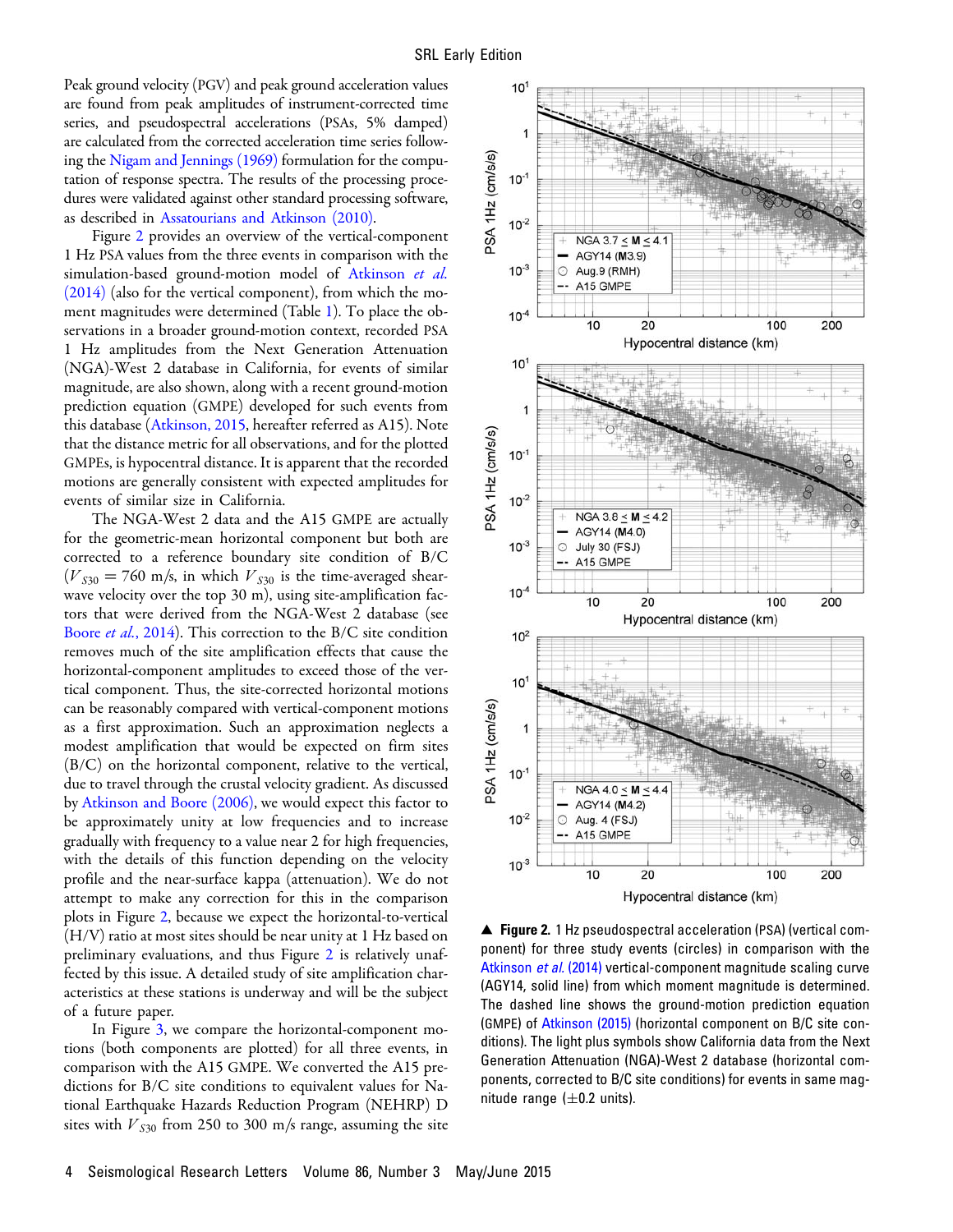<span id="page-4-0"></span>

▲ Figure 3. Horizontal-component PSA for frequencies of (top) 0.5, (middle) 3.3, and (bottom) 10 Hz for the three study events (M 4.0 and M 4.2 near Fort St. John [FSJ], M 3.9 near RHM), in comparison with the A15 GMPE (D site conditions) for the corresponding magnitudes. The assumed site amplification factors for the A15 GMPE, to convert from B/C to D site conditions, are 3.1, 2.2, and 1.6 for frequencies 0.5, 3.3, and 10 Hz, respectively.

amplification model of Boore et al. [\(2014\).](#page-9-17) The assumption of site class D as an average condition reflects our limited knowledge of the sites—we believe most of them to be situated on

soil, ranging from soft to firm, but investigations of the site response characteristics are ongoing. The instruments in the TA network from which most of the data are derived are posthole seismometers, which are driven to a depth of firm resistance, typically a few meters. A generic description of "firm soil" might thus apply to most of these sites. We assume linear site amplification, though we recognize that at close distances the motions may have been strong enough to cause some minor nonlinearity in response. The resulting amplification factors applied to the A15 GMPE are 3.1, 2.2, and 1.5 for frequencies of 0.5, 3.3, and 10 Hz, respectively.

Based on inspection of Figure [3](#page-4-0), there are several sites, located at 200–400 km distances from the FSJ events, that may have very significant site amplification, especially at lower frequencies (the very high amplitude points). These are the northernmost NBC stations and the CNSN HILA station. For these stations, the horizontal ground motions are significantly larger than predicted by the A15 GMPE. At distances less than 100 km, the motions tend to be lower than those predicted by the A15 GMPE, especially at high frequencies, if we assume D soil conditions on average. This could reflect stress drops that are lower than the average implied by the A15 model and/ or possibly lower levels of site response than those assumed. Resolution of this issue will require further studies of both event and site characteristics.

To investigate whether a low stress drop may be responsible for the relatively low 10 Hz amplitudes of ground motion seen at  $<$ 100 km in Figure [3](#page-4-0), the response spectra are examined as a function of frequency using nearby records only (Fig. [4](#page-5-0)). For each event, the closest station is in the 12 to 18 km hypocentral distance range. We compare the observed spectra with the A15 empirical GMPE model for California. We show both the horizontal and vertical components in this plot to provide some insight into the possible influence of site effects. Note that the A15 model spectrum might be expected to agree more closely with the vertical than the horizontal components, because the A15 model is for B/C site conditions and thus represents only a modest level of site amplification. We also compare the spectra ewith a calibrated simulation model for M 4 events in California; the simulation model was developed by [Yenier and Atkinson \(2014,](#page-9-19) hereafter referred as the YA14 model) using an equivalent point-source stochastic model, for which parameters were calibrated against the NGA-West 2 database. Based on the consistently low amplitudes at  $f > 2$  Hz relative to the A15 or YA14 models as seen in Figure [4](#page-5-0), we infer that these three events had a significantly lower stress drop than is typical for natural events in California of similar magnitude. Even if we assume the observed horizontal components were not amplified relative to the model expectations for B/C site conditions, we would still conclude the high-frequency amplitudes are low relative to those predicted. However, this conclusion is based only on examination of the spectra from the closest station, which may not be representative of the overall source properties of the events.

To check if our inference regarding the low stress drop of the three events is robust, we take all vertical-component spectra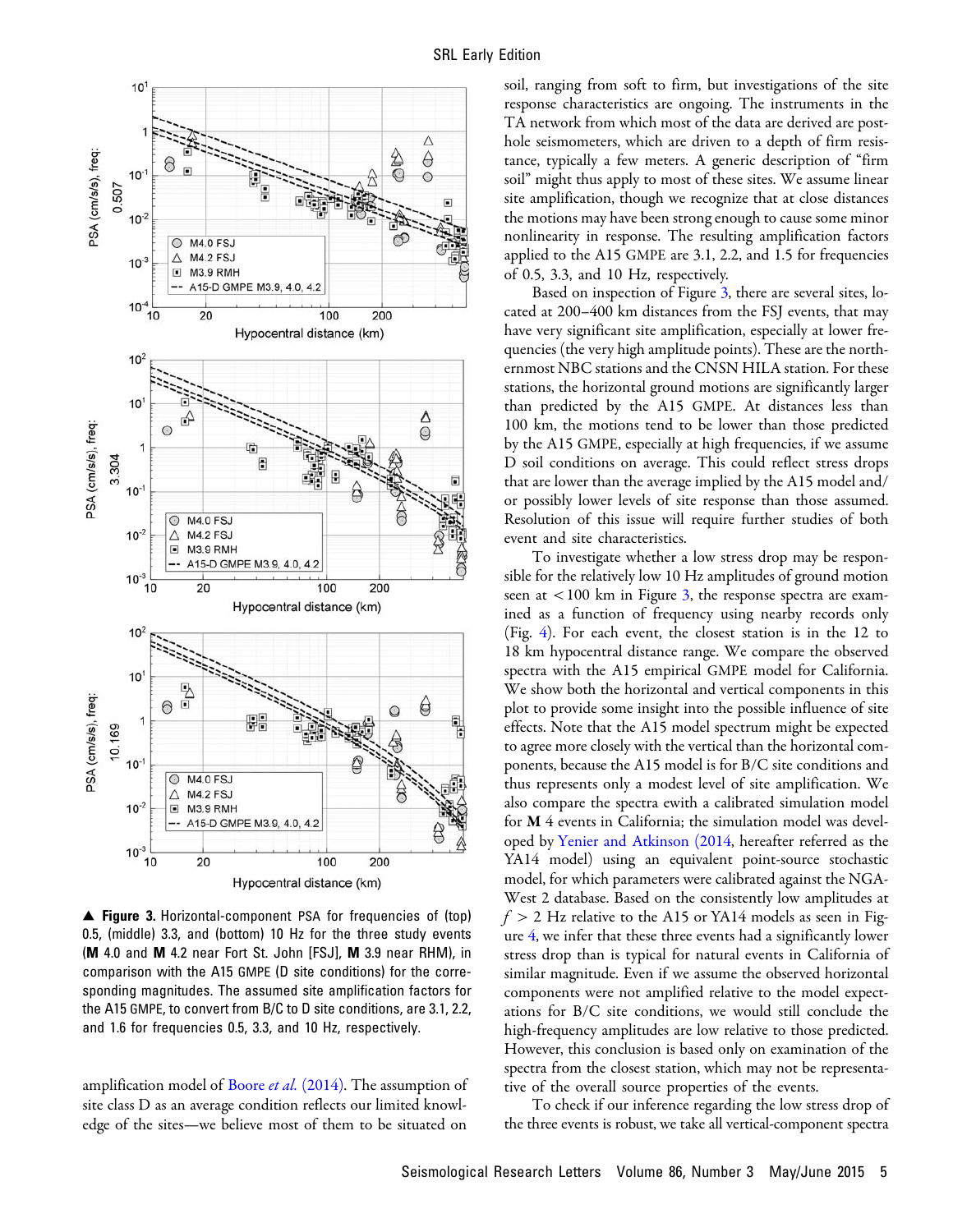#### SRL Early Edition

PSA at Rhypo~12 to 18 km

<span id="page-5-0"></span>

▲ Figure 4. PSA (5% damped; solid lines horizontal component, dashed lines vertical component) at closest station to each of the three events ( $R_{\text{hypo}} = 12-18$  km), in comparison with the A15 GMPE spectrum for M 4 at 12-18 km and the [Yenier and Atkinson \(2014\)](#page-9-19) western North America simulation model for M 4 at 12–18 km.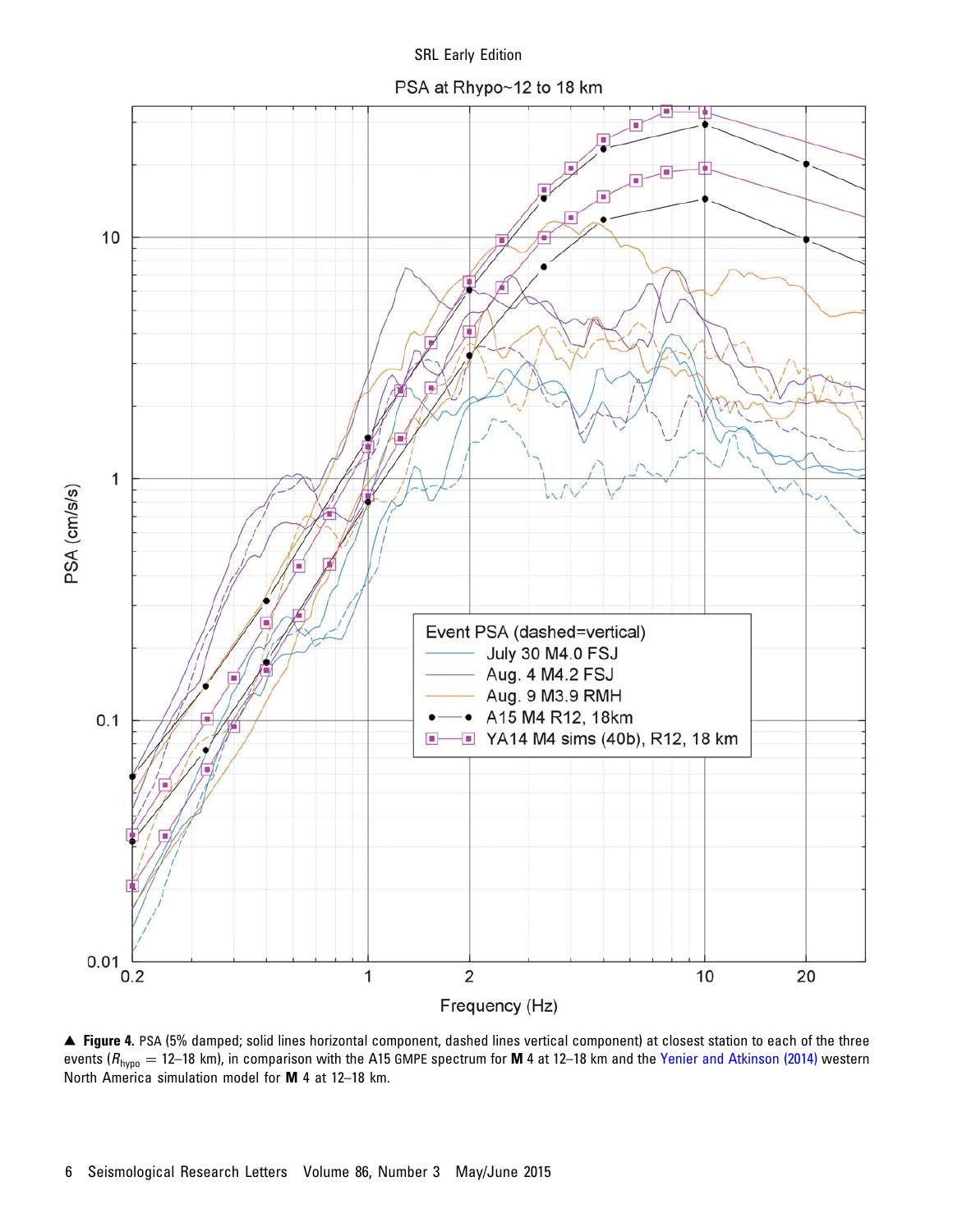for each event within 300 km, to provide a larger set of records, and correct them to an equivalent hypocentral distance of 10 km using the A15 attenuation model (i.e., the attenuation curve plotted in Fig. [2](#page-3-0)). We use the vertical component to minimize the influence of site response. The average of the distance-corrected spectra gives us a more robust estimate of the near-source spectrum than can be obtained from a single station. Figure [5](#page-7-0) shows the apparent source spectra in comparison to the A15 empirical GMPE spectrum and the YA14 simulation model spectrum (both for M 4 and at 10 km). Because both the A15 and YA14 models are for the horizontal component (B/C sites), we convert them to the equivalent model spectra for the vertical component by dividing by the expected amplification on the horizontal component for B/C site conditions, following the crustal-amplification model of [Atkinson and Boore \(2006\).](#page-9-18) Thus, the model spectra correspond to the vertical component for B/C site conditions. To be consistent with the plotting of the vertical-component model spectra for B/C site conditions, we also made a correction to the observed vertical-component spectra, such that they will also apply to B/C site conditions; this implicitly assumes that although site response is less on the vertical than on the horizontal component, it is not entirely absent. For this correction, we use the site amplification model of [Stewart](#page-9-20) et al. (2015) for the vertical component. We assume an average site condition for the stations of NEHRP D, with  $V_{S30}$ in the  $250-300$  m/s range. Therefore, we divide the verticalcomponent spectrum inferred for each event by the verticalcomponent amplification for D relative to B/C (from [Stewart](#page-9-20) et al.[, 2015](#page-9-20)); this is a factor that ranges from about 1.8 at low frequencies to about 1.3 at high frequencies.

In Figure [5,](#page-7-0) the inferred source spectra of the events appear to be close (within a factor of ∼1:5 ) to those predicted by the model spectra. This suggests the ground motions were comparable with those for events of similar size in the NGA-West 2 database. There is some evidence that the  $M$  3.9 RMH event is slightly enriched in high frequencies relative to low frequencies in comparison with the two FSJ events. This indicates a somewhat higher stress drop for the RMH event. Note the predominant microseismic noise peak near 0.3 Hz for the FSJ events, which contaminates the source spectrum at low frequencies and may have led to elevated amplitudes over a broad frequency range.

Considering all three inferred event spectra at  $R_{\text{hypo}} = 10$  km, the high-frequency amplitudes appear to have similar spectral shapes and high-frequency amplitudes to those predicted for typical California events, on average. We should note the standard error of the estimated source spectrum is very high for the two FSJ events (factor of 4) due to the sparse observations and their large variability. The source spectrum for the RMH event is better determined, with amplitudes having a standard error of about a factor of 2. (Standard errors are not plotted, to avoid cluttering the figure.)

On balance, Figure [5](#page-7-0) suggests the stress drops for the three events are in reasonable agreement with values expected for California earthquakes of this size. This conclusion is in contrast to that reached from examination of Figure  $4$ , in which we considered just the nearest stations. The reason for this discrepancy is apparent from inspection of Figure  $3$ : in general, the motions from these events appear to be low relative to predictions for short distances but agree well with model predictions at regional distances. Thus, the stress drop of these events is not well resolved, and our conclusions depend on the relative weight that we accord to the sparse data at close distances. More definitive conclusions on stress drops will require additional datasets with richer close-distance recordings.

We might expect these events to have low stress drops due to their shallow focal depths. A recent study by [Yenier and](#page-9-21) [Atkinson \(2015a\)](#page-9-21) shows that stress drop is a function of focal depth, with the dependence of stress on focal depth being strongest for small events; moreover, the relationship between stress and depth as obtained from natural earthquakes appears to explain the typical stress drops obtained from induced events in the central United States [\(Yenier and Atkinson, 2015b](#page-9-22)). Additional studies of ground-motion data from induced events are needed to corroborate these findings, but we currently believe that induced events have lower stress drops on average than do natural events, due to their shallower-than-average focal depths. We note that [Hough \(2014\)](#page-9-2) has also suggested that induced events may have low stress drops, based on an analysis of intensity observations from induced versus natural events.

Figures [6](#page-8-1) and [7](#page-8-2) provide an aerial perspective on the ground motions, in the form of maps that contour the intensity of the motions for the 4 August FSJ and 9 August RMH events. These maps are based on inferred intensities from predicted and recorded PGV and from felt reports made to the GSC through their online reporting tool (which is based on the "Did You Feel It" survey of Wald et al.[, 1999](#page-9-23)); events were felt to distances of ∼200 km. A coarse grid is first defined over the map area at the integer latitude–longitude points. For each grid point, PGV is calculated using the empirical GMPE of [Atkinson \(2015\)](#page-9-1) developed for small-to-moderate events, for the event  $M$  and hypocentral distance. At seismographic sites (exact coordinates), PGV is calculated from the geometrical mean of the three PGV components. Then intensities associated with these two sets of PGV values are calculated following the [Worden](#page-9-24) et al. (2012) equations, including the terms in magnitude and distance (equation 6 in Worden *et al.*). These intensities are merged with the felt intensity reports (at their exact coordinates) to form the revised (unevenly spaced) grid of intensity points. Interpolation of these intensities over the map area is based on fitting minimumcurvature surfaces that pass through all tabulated intensity points following [Smith and Wessel \(1990\)](#page-9-25) (no weighting of the points is performed). The patch of higher observed horizontalcomponent motions in northern British Columbia that was noted in Figure [3](#page-4-0) can be clearly seen in the intensity distribution, as can the influence of the felt intensity points.

# SUMMARY AND CONCLUSIONS

We presented an overview of the ground motions recorded during three recent of events of  $M \sim 4$  in western Alberta and northeastern British Columbia. The events near FSJ are believed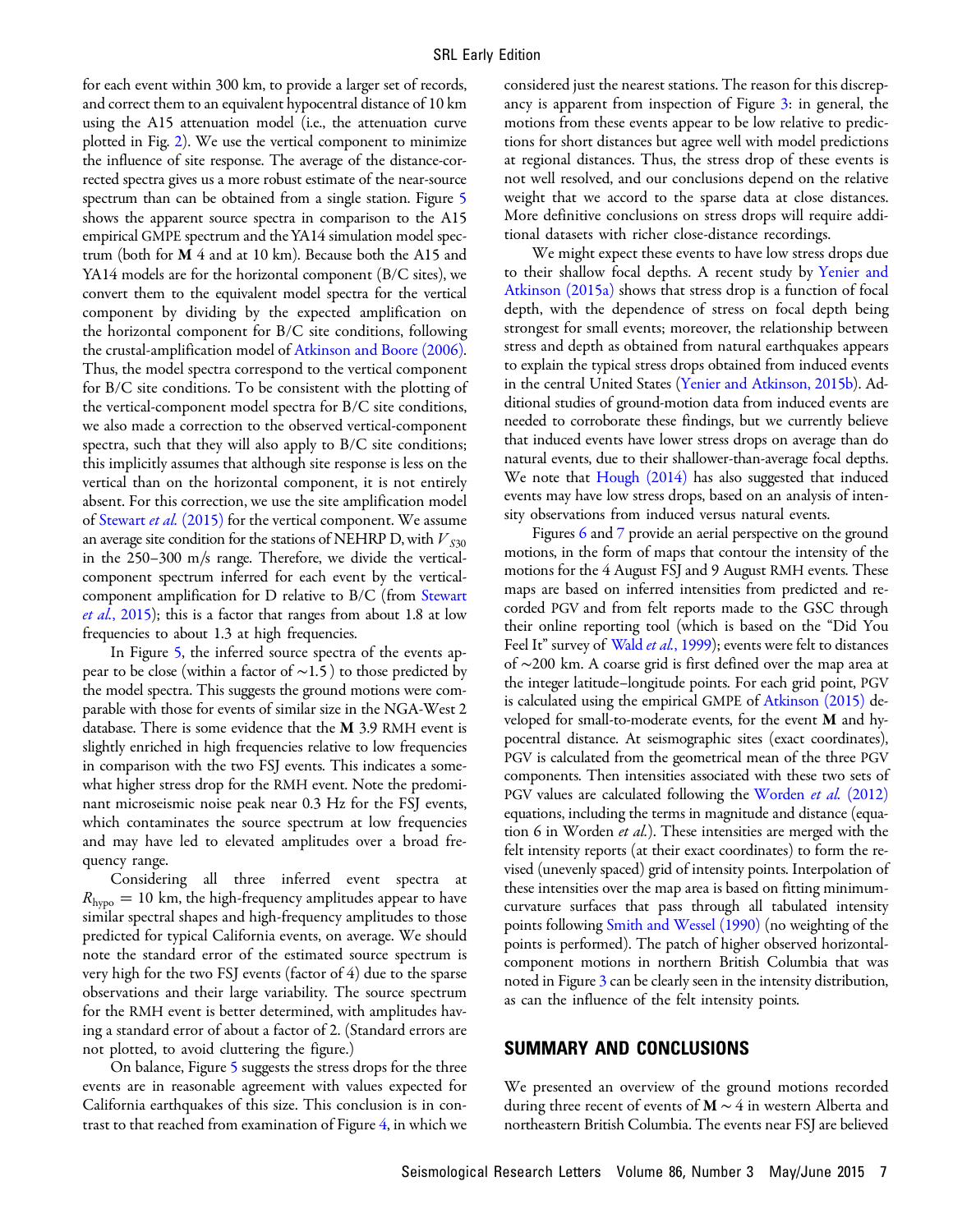#### SRL Early Edition

<span id="page-7-0"></span>

▲ Figure 5. Inferred near-source spectra at  $R_{\text{hypo}}=10$  km for the three study events, as computed from vertical-component PSA at < 300 km, corrected to 10 km with the A15 attenuation model. The California simulation model spectrum at 10 km for M 4 (YA14 model, [Yenier and Atkinson, 2014\)](#page-9-19) (inset squares) and empirical GMPE spectrum (A15) model of [Atkinson \(2015\)](#page-9-1) for M 4 at 10 km (solid black circles) are also shown; model spectra have been converted to equivalent vertical spectra, assuming the horizontal-to-vertical model for B/C site conditions as given in [Atkinson and Boore \(2006\).](#page-9-18) Inferred source spectra for the three events are also corrected to equivalent values for B/C.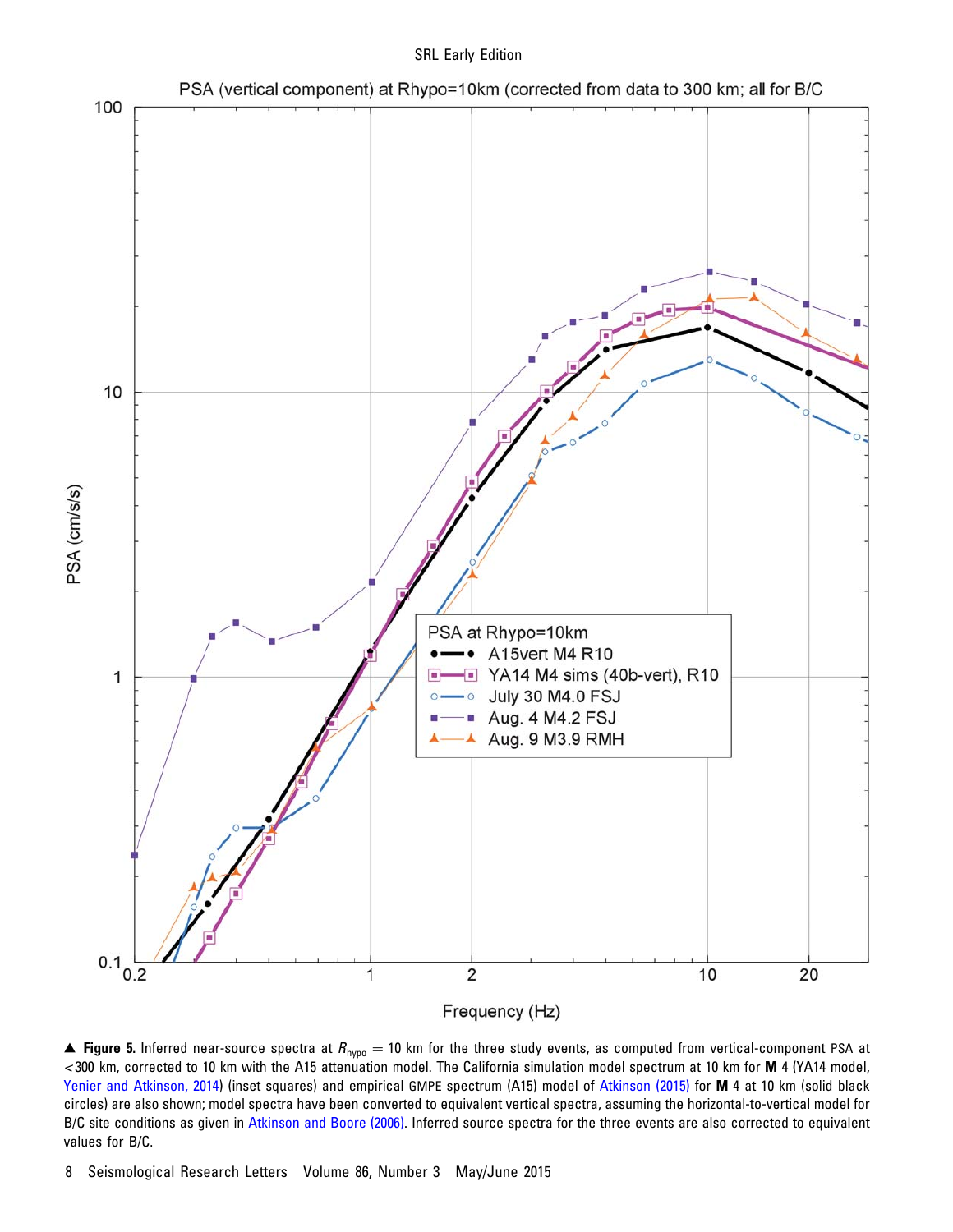<span id="page-8-1"></span>

▲ Figure 6. Instrumental intensity distribution for the 4 August M 4.2 event near FSJ. Maximum predicted instrumental intensity at the epicenter is >6; the felt distance is ∼200 km. (DYFI, "Did You Feel It" survey of Wald et al.[, 1999.](#page-9-23))

<span id="page-8-2"></span>Intensity Map of August 9, 2014 M3.9 Earthquake (From GMPE, Station Data, DYFI)



▲ Figure 7. Instrumental intensity distribution for the 9 August M 3.9 event near Rocky Mountain House (RMH). Maximum reported intensities were 4–5. The felt distance is >100 km. (DYFI, "Did You Feel It" survey of Wald et al.[, 1999.](#page-9-23))

to have been induced by hydraulic fracture treatments and include one of the largest hydraulic-fracturing-induced event to date in the world, to our knowledge  $(M 4.2–4.4)$ . A second apparent  $M_L$  4.4 event was initiated by hydraulic fracturing near Fox Creek, Alberta, on 23 January 2015, as this article was going to press. The M 3.9 event near RMH is enigmatic in origin; it may have been induced by wastewater injection or gas extraction, or it may be natural. All three events were widely felt and had the

potential to affect infrastructure, if located in close proximity. The largest of the events appeared to produce potentially damaging motions as indicated by predicted epicentral intensities of approximately VI. The smallest of the events produced ground motions large enough to trip a nearby transformer and cause a power outage, illustrating the potential of even small events to cause significant ground motion.

The ground-motion amplitudes from these three events are in reasonable accord with predicted amplitudes for events in California of a similar size, as given by empirical models for small-to-moderate events [\(Atkinson, 2015\)](#page-9-1) or by simulationbased models [\(Yenier and Atkinson, 2014](#page-9-19)). There is some evidence, in the form of relatively low high-frequency amplitudes on the closest stations, for lower-than-average stress drops for these events in comparison with events of similar size in California. This evidence is not clear-cut, because if we consider stations at regional distances, we reach a different conclusion. We believe that induced events may tend to have lower stress drops on average than natural events due to a focal depth effect. Recent evidence shows that stress drop depends on focal depth, especially for small-to-moderate earthquakes [\(Yenier and At](#page-9-21)[kinson, 2015a](#page-9-21)). Further study of ground motions from induced events is required to better document the range of motions that can be expected at close distances and their damage potential. Our preliminary findings suggest that moderate-induced events  $(M 4-5)$  may be damaging to nearby infrastructure, because the shallow focal depth brings the earthquake source very close to surface facilities located within a small radius of the epicenter. This may result in localized strong ground motions, to which some infrastructure may be vulnerable—particularly in low-to-moderate seismicity regions, where seismic resistance of infrastructure may be limited. However, a mitigating factor is that the shallow depth may result in low stress drops on average, thereby limiting high-frequency motions. More detailed studies of the interaction between factors controlling the ground motions and their damage potential requires improved seismographic monitoring with broadband three-component sensors in the immediate vicinity of both hydraulic fracture and fluid injection sites, and strong-motion monitoring of nearby infrastructure.

# ACKNOWLEDGMENTS

Funding by TransAlta for the seismographic network and research program is gratefully acknowledged. The research program is also supported by the Natural Sciences and Engineering Research Council of Canada. We thank Stephen Halchuk of the Geological Survey of Canada for providing felt intensity data and Honn Kao for providing preliminary regional moment tensor solutions. We are grateful to two anonymous referees for their helpful comments which resulted in an improved article.

## <span id="page-8-0"></span>**REFERENCES**

Assatourians, K., and G. Atkinson (2010). Database of processed time series and response spectra for Canada: An example application